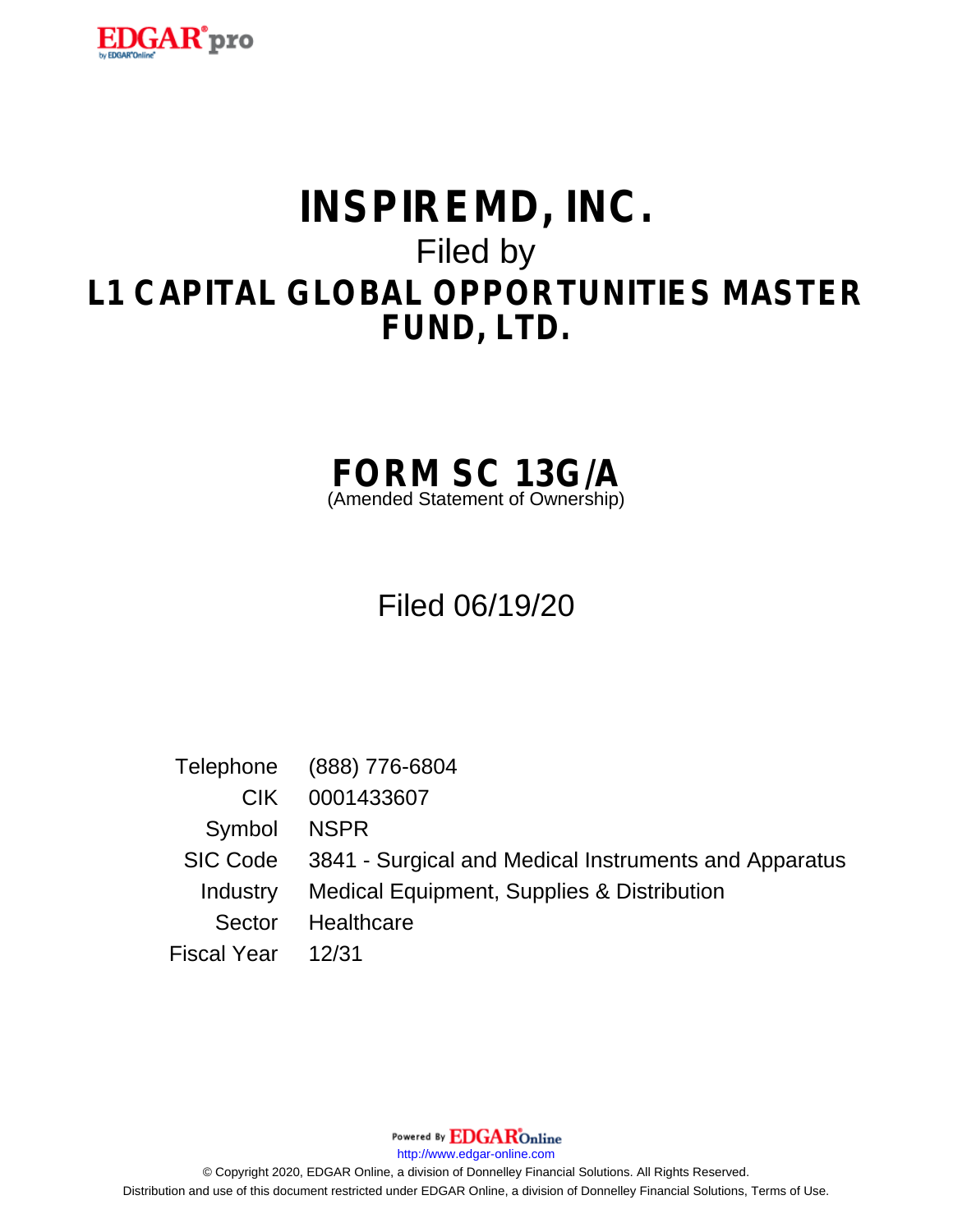# **SECURITIES AND EXCHANGE COMMISSION**

#### **Washington, D.C. 20549**

#### **SCHEDULE 13G**

#### **Under the Securities Exchange Act of 1934**

InspireMD, Inc.

(Name of Issuer)

Common Stock, par value \$0.0001 per share

(Title of Class of Securities)

45779A853

(CUSIP Number)

June 5, 2020

(Date of Event Which Requires Filing of this Statement)

Check the appropriate box to designate the rule pursuant to which this Schedule is filed:

 $\Box$  Rule 13d-1(b)

 $\boxtimes$  Rule 13d-1(c)

 $\Box$  Rule 13d-1(d)

\*The remainder of this cover page shall be filled out for a reporting person's initial filing on this form with respect to the subject class of securities, and for any subsequent amendment containing information which would alter the disclosures provided in a prior cover page.

The information required in the remainder of this cover page shall not be deemed to be "filed" for the purpose of Section 18 of the Securities and Exchange Act of 1934 (the "Act") or otherwise subject to the liabilities of that section of the Act but shall be subject to all other provisions of the Act (however, see the Notes).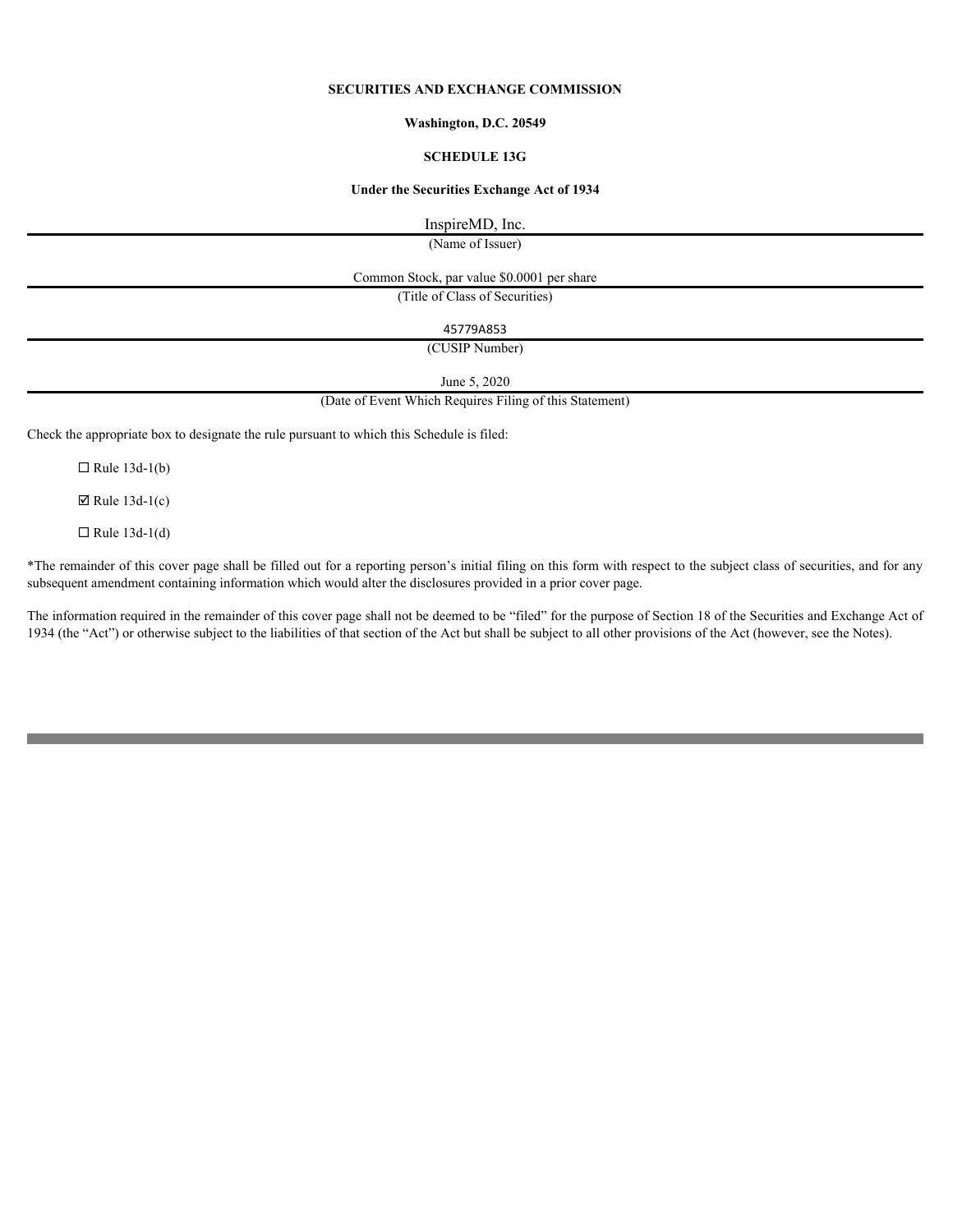| 1                       |                                                | NAME OF REPORTING PERSONS                                            |
|-------------------------|------------------------------------------------|----------------------------------------------------------------------|
|                         |                                                | L1 Capital Global Opportunities Master Fund Ltd.                     |
| $\overline{2}$          | CHECK THE APPROPRIATE BOX IF MEMBER OF A GROUP |                                                                      |
|                         | (a) $\Box$<br>$(b)$ $\square$                  |                                                                      |
| $\mathbf{3}$            | <b>SEC USE ONLY</b>                            |                                                                      |
|                         |                                                |                                                                      |
| $\overline{\mathbf{4}}$ |                                                | CITIZENSHIP OR PLACE OF ORGANIZATION                                 |
|                         |                                                |                                                                      |
|                         | <b>Cayman Islands</b>                          |                                                                      |
|                         | 5                                              | <b>SOLE VOTING POWER</b>                                             |
|                         |                                                | $654,290$ shares of Common Stock $(1)(2)$                            |
|                         | <b>NUMBER OF 6</b>                             | <b>SHARED VOTING POWER</b>                                           |
|                         | <b>SHARES</b>                                  |                                                                      |
|                         | <b>BENEFICIALLY</b>                            | $\mathbf{0}$                                                         |
|                         | <b>OWNED BY 7</b><br><b>EACH</b>               | <b>SOLE DISPOSITIVE POWER</b>                                        |
|                         | <b>REPORTING</b>                               |                                                                      |
|                         | <b>PERSON WITH</b>                             | 654,290 shares of Common Stock(1)(2)                                 |
|                         | 8                                              | <b>SHARED DISPOSITIVE POWER</b>                                      |
|                         |                                                | $\boldsymbol{0}$                                                     |
| 9                       |                                                | AGGREGATE AMOUNT BENEFICIALLY OWNED BY EACH REPORTING PERSON         |
|                         |                                                | $654,290$ shares of Common Stock $(1)(2)$                            |
| 10                      |                                                | CHECK BOX IF THE AGGREGATE AMOUNT IN ROW (9) EXCLUDES CERTAIN SHARES |
|                         |                                                |                                                                      |
|                         | □                                              |                                                                      |
| 11                      |                                                | PERCENT OF CLASS REPRESENTED BY AMOUNT IN ROW (9)                    |
|                         | $4.99\%(3)$                                    |                                                                      |
| 12                      | TYPE OF REPORTING PERSON                       |                                                                      |
|                         |                                                |                                                                      |
|                         | FI                                             |                                                                      |
|                         |                                                |                                                                      |

(1) On June 5, 2020, L1 Capital Global Opportunities Master Fund, Ltd. owned 654,290 shares of Common Stock which includes 542,532 shares issuable upon exercise of the Series F Warrants which have a beneficial ownership limitation of 4.99%.

(2) David Feldman and Joel Arber are both the directors of L1 Capital Global Opportunities Master Fund Ltd. As such they each individually have sole dispositive and voting power.

(3) The reporting person has not acquired the securities with any purpose, or with the effect, of changing or influencing the control of the Issuer, or in connection with or as a participant in any transaction having that purpose or effect, including any transaction subject to Rule 13d-3(b), other than activities solely in connection with a nomination under Rule 14a-11.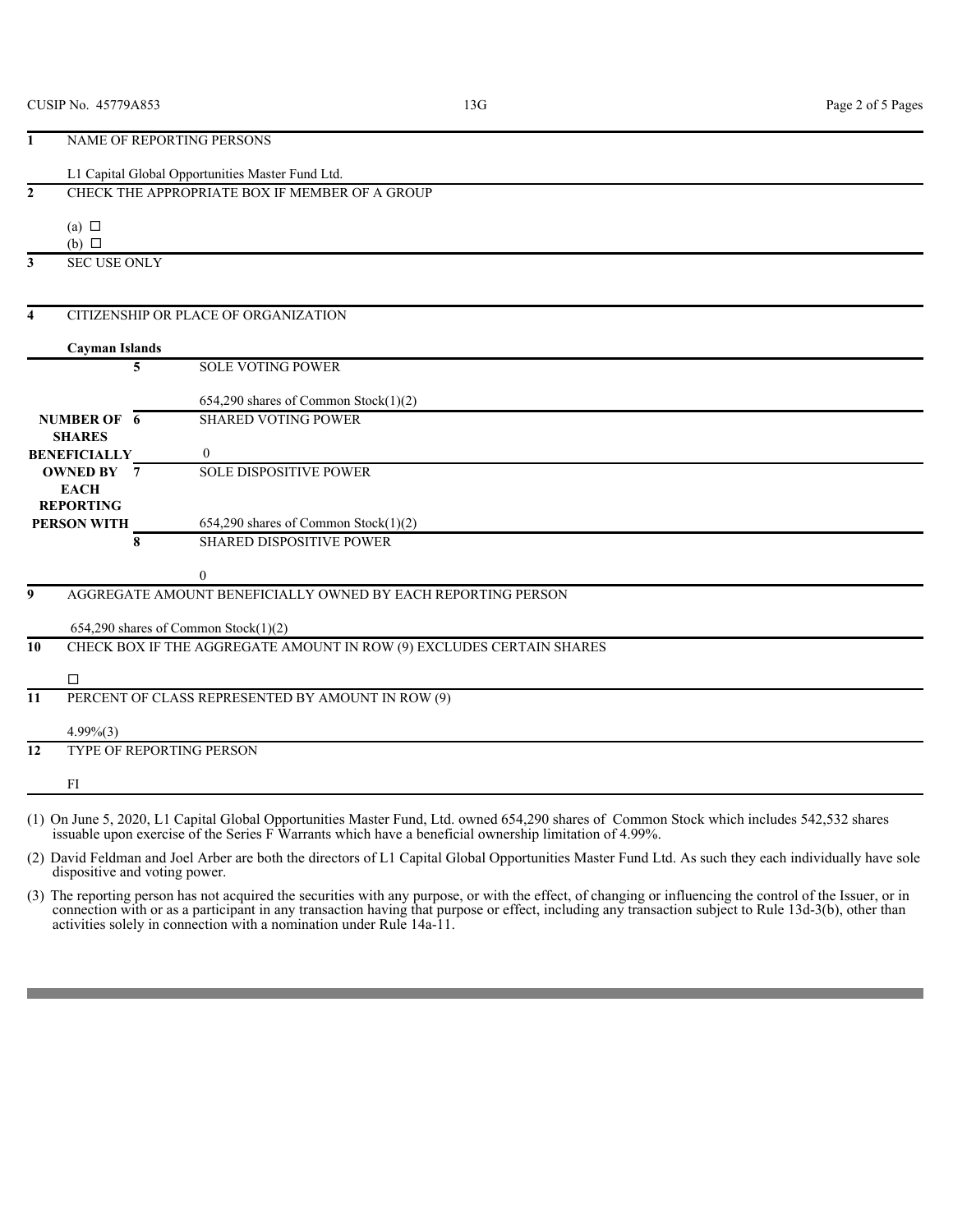# **Item 1. Security and Issuer.**

# **(a) Name of Issuer:**

InspireMD, Inc.

## **(b) Address of Issuer:**

4 Menorat Hamaor St., Tel Aviv, Israel 6744832

## **Item 2. Identity and Background.**

## **(a) Name of Person Filing:**

L1 Capital Global Opportunities Master Fund, Ltd.

# **(b) Address of Principal Business Office or, if none, Residence:**

161A Shedden Road, 1 Artillery Court PO Box 10085 Grand Cayman, Cayman Islands KY1-1001

#### **(c) Citizenship or Place of Organization:**

Cayman Islands

# **(d) Title of Class of Securities:**

Common Stock, par value \$0.0001 per share

# **(e) CUSIP Number:**

45779A853

#### **Item 3.**

Not applicable.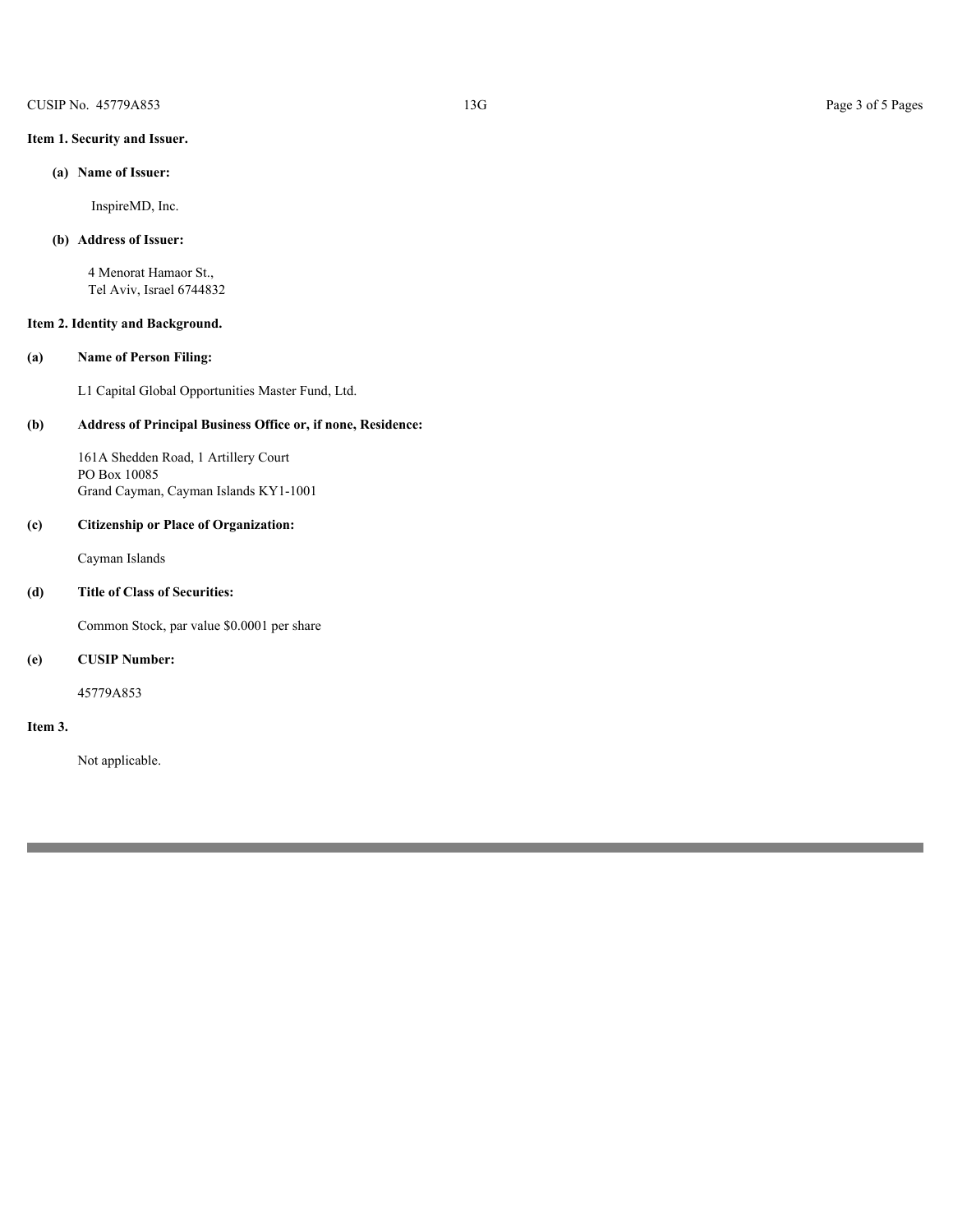#### **Item 4. Ownership.**

- (a) The information required by Items 4(a)-(c) is set forth in Rows (5)-(9) and Row (11) of the cover page and is incorporated herein by reference.
- (b) The percentage set forth on Row (11) of the cover page for the Reporting Person is based on 13,085,810 shares of Common Stock outstanding as of June 5, 2020.
- (c) David Feldman and Joel Arber are the directors of L1 Capital Global Opportunities Master Fund Ltd. As such, L1 Capital Global Opportunities Master Fund Ltd, Mr. Feldman and Mr. Arber may be deemed to beneficially own (as that term is defined in Rule 13d-3 under the Securities Exchange Act of 1934) 654,290 shares of Common Stock. To the extent Mr. Feldman and Mr. Arber are deemed to beneficially own such shares, Mr. Feldman and Mr. Arber disclaim beneficial ownership of these securities for all other purposes.
- (d) The Reporting Person is a beneficial owner of 654,290 shares of Common Stock.

#### **Item 5. Ownership of 5 Percent or Less of a Class.**

If this statement is being filed to report the fact that as of the date hereof the reporting person has ceased to be the beneficial owner of more than 5 percent of the class of securities, check the following  $\boxtimes$ 

#### **Item 6. Ownership of More than 5 Percent on Behalf of Another Person.**

Not applicable.

**Item 7. Identification and Classification of the Subsidiary Which Acquired the Security Being Reported on by the Parent Holding Company or Control Person.**

Not applicable.

#### **Item 8. Identification and Classification of Members of the Group.**

Not applicable.

#### **Item 9. Notice of Dissolution of Group.**

Not applicable.

#### **Item 10. Certifications.**

By signing below I certify that, to the best of my knowledge and belief, the securities referred to above were not acquired and are not held for the purpose of or with the effect of changing or influencing the control of the Issuer of the securities and were not acquired and are not held in connection with or as a participant in any transaction having that purpose or effect, other than activities solely in connection with a nomination under Rule 14a-11.